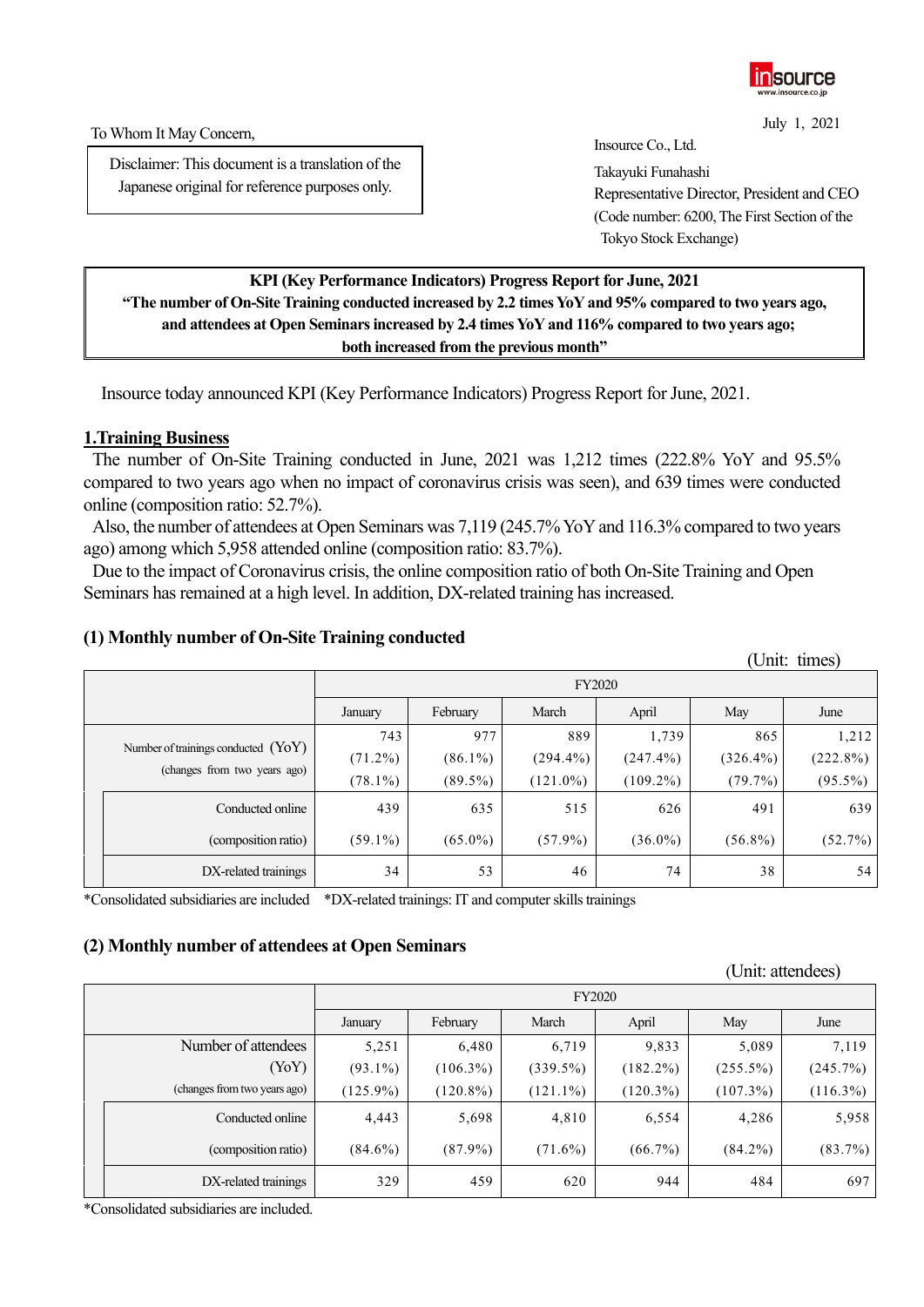# **2. IT Services**

The number of paid subscribers for Leaf (HR support system) reached 375 (+12 MoM) organizations, and the number of its users increased to 1,614,747 (+15,719 MoM). Also, the total number of orders received for Stress Check Support Service increased to 47 (+17 YoY).

# **(3) "Leaf (HR support system)": Total number of paid subscribers (organizations)**

(Unit: organizations)

|                                            | FY2020    |           |           |           |           |           |
|--------------------------------------------|-----------|-----------|-----------|-----------|-----------|-----------|
|                                            | January   | February  | March     | April     | May       | June      |
| HR support system, "Leaf" (Full-service)   | 322       | 326       | 333       | 351       | 363       | 375       |
| (MoM)                                      | $(+24)$   | $(+4)$    | $(+7)$    | $(+18)$   | $(+12)$   | $(+12)$   |
| (changes from end of FY19)                 | $(+74)$   | $(+78)$   | $(+85)$   | $(+103)$  | $(+115)$  | $(+127)$  |
| No. of users                               | 1,468,651 | 1,484,540 | 1,498,952 | 1,563,224 | 1,599,028 | 1,614,747 |
| No. of customization                       |           |           |           |           |           |           |
| *total no. since the beginning of the term | 24<br>42  | 68        | 77        | 82        | 87        |           |
| Web conversion service for appraisal forms | 99        | 103       | 108       | 110       | 114       | 116       |
| (MoM)                                      | $(+1)$    | $(+4)$    | $(+5)$    | $(+2)$    | (+4)      | $(+2)$    |

\*The number of customization shows the number of organizations which add their own functions when implementing Leaf. \*Figures above are calculated at the end of each month.

## **(4) Stress Check Support Service: Number of new orders received, delivered and orders to be delivered**  (Unit: organizations)

|                                                    | <b>FY2020</b> |          |         |         |          |         |                    |  |
|----------------------------------------------------|---------------|----------|---------|---------|----------|---------|--------------------|--|
|                                                    | January       | February | March   | April   | May      | June    | July<br>(estimate) |  |
| No. of orders received                             | 13            | 9        | 11      | 13      | 24       | 47      |                    |  |
| (YoY)                                              | $(-7)$        | $(-5)$   | $(-6)$  | $(+5)$  | $(+15)$  | $(+17)$ |                    |  |
| No. of orders delivered (by month)                 | 44            | 54       | 133     | 5       | $\sigma$ | ↑       | $\overline{0}$     |  |
| Cumulative No. of orders delivered                 | 100           | 154      | 287     | 292     | 298      | 300     | 300                |  |
| *since the beginning of the term                   |               |          |         |         |          |         |                    |  |
| (YoY)                                              | $(+33)$       | $(+48)$  | $(+62)$ | $(+61)$ | $(+62)$  | $(+59)$ | $(+58)$            |  |
| No. of orders to be delivered (as of end of month) | 181           | 136      | 14      | 22      | 40       | 85      |                    |  |

\*Note that after clients'inspection, the actual sales will be counted.

\*This service has the highest number of deliveries in March every year.